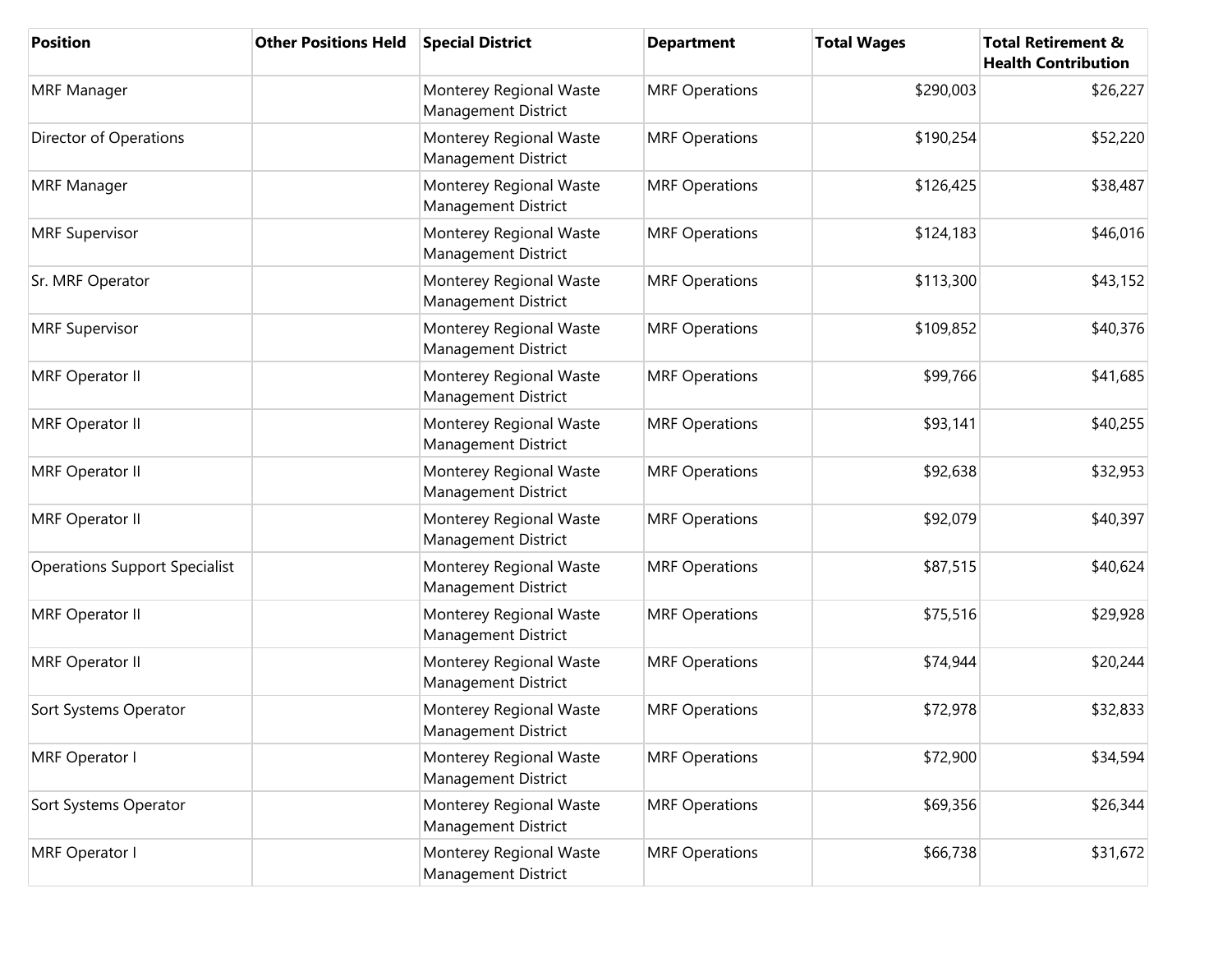| Sorter II             | Monterey Regional Waste<br><b>Management District</b> | <b>MRF Operations</b> | \$66,667 | \$28,209 |
|-----------------------|-------------------------------------------------------|-----------------------|----------|----------|
| Sorter II             | Monterey Regional Waste<br>Management District        | <b>MRF Operations</b> | \$64,056 | \$31,419 |
| Sort Systems Operator | Monterey Regional Waste<br>Management District        | <b>MRF Operations</b> | \$63,820 | \$31,717 |
| MRF Operator I        | Monterey Regional Waste<br>Management District        | <b>MRF Operations</b> | \$63,810 | \$33,251 |
| Sorter I              | Monterey Regional Waste<br>Management District        | <b>MRF Operations</b> | \$61,855 | \$8,035  |
| Sorter II             | Monterey Regional Waste<br>Management District        | <b>MRF Operations</b> | \$61,611 | \$25,881 |
| Sorter II             | Monterey Regional Waste<br>Management District        | <b>MRF Operations</b> | \$57,995 | \$18,558 |
| Sorter I              | Monterey Regional Waste<br><b>Management District</b> | <b>MRF Operations</b> | \$51,752 | \$29,648 |
| Sorter I              | Monterey Regional Waste<br>Management District        | <b>MRF Operations</b> | \$48,274 | \$16,748 |
| Sorter II             | Monterey Regional Waste<br>Management District        | <b>MRF Operations</b> | \$47,852 | \$31,092 |
| Sorter I              | Monterey Regional Waste<br>Management District        | <b>MRF Operations</b> | \$47,298 | \$16,963 |
| Sorter I              | Monterey Regional Waste<br>Management District        | <b>MRF Operations</b> | \$47,046 | \$29,649 |
| Sorter I              | Monterey Regional Waste<br>Management District        | <b>MRF Operations</b> | \$44,468 | \$28,538 |
| Sorter I              | Monterey Regional Waste<br>Management District        | <b>MRF Operations</b> | \$43,953 | \$30,080 |
| Sorter II             | Monterey Regional Waste<br><b>Management District</b> | <b>MRF Operations</b> | \$43,752 | \$29,353 |
| Sorter I              | Monterey Regional Waste<br><b>Management District</b> | <b>MRF Operations</b> | \$43,447 | \$23,073 |
| Sorter I              | Monterey Regional Waste<br><b>Management District</b> | <b>MRF Operations</b> | \$41,571 | \$24,239 |
| Sorter I              | Monterey Regional Waste<br>Management District        | <b>MRF Operations</b> | \$40,871 | \$28,488 |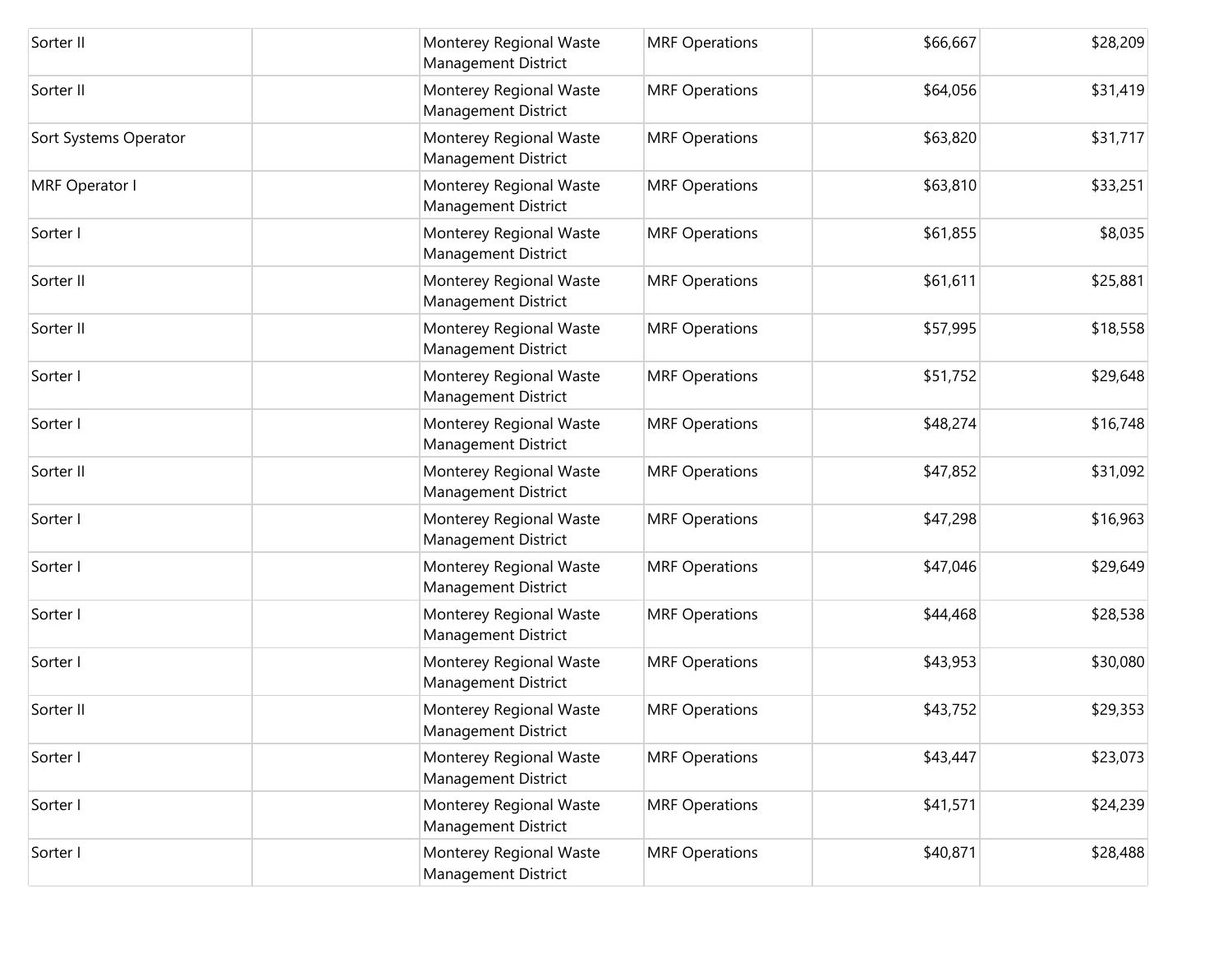| Sorter I  | Monterey Regional Waste<br><b>Management District</b> | <b>MRF Operations</b> | \$40,029 | \$22,806 |
|-----------|-------------------------------------------------------|-----------------------|----------|----------|
| Sorter I  | Monterey Regional Waste<br><b>Management District</b> | <b>MRF Operations</b> | \$40,010 | \$15,188 |
| Sorter I  | Monterey Regional Waste<br><b>Management District</b> | <b>MRF Operations</b> | \$39,094 | \$28,329 |
| Sorter I  | Monterey Regional Waste<br><b>Management District</b> | <b>MRF Operations</b> | \$38,991 | \$28,204 |
| Sorter II | Monterey Regional Waste<br><b>Management District</b> | <b>MRF Operations</b> | \$38,690 | \$28,453 |
| Sorter I  | Monterey Regional Waste<br><b>Management District</b> | <b>MRF Operations</b> | \$38,516 | \$15,031 |
| Sorter II | Monterey Regional Waste<br><b>Management District</b> | <b>MRF Operations</b> | \$38,240 | \$21,912 |
| Sorter II | Monterey Regional Waste<br><b>Management District</b> | <b>MRF Operations</b> | \$37,742 | \$25,856 |
| Sorter I  | Monterey Regional Waste<br>Management District        | <b>MRF Operations</b> | \$37,094 | \$22,831 |
| Sorter I  | Monterey Regional Waste<br><b>Management District</b> | <b>MRF Operations</b> | \$36,728 | \$14,224 |
| Sorter I  | Monterey Regional Waste<br>Management District        | <b>MRF Operations</b> | \$36,129 | \$27,997 |
| Sorter I  | Monterey Regional Waste<br><b>Management District</b> | <b>MRF Operations</b> | \$34,601 | \$14,224 |
| Sorter II | Monterey Regional Waste<br><b>Management District</b> | <b>MRF Operations</b> | \$34,015 | \$24,637 |
| Sorter I  | Monterey Regional Waste<br><b>Management District</b> | <b>MRF Operations</b> | \$33,865 | \$18,004 |
| Sorter I  | Monterey Regional Waste<br><b>Management District</b> | <b>MRF Operations</b> | \$33,835 | \$17,324 |
| Sorter I  | Monterey Regional Waste<br>Management District        | <b>MRF Operations</b> | \$28,527 | \$11,982 |
| Sorter I  | Monterey Regional Waste<br><b>Management District</b> | <b>MRF Operations</b> | \$24,806 | \$9,268  |
| Sorter I  | Monterey Regional Waste<br>Management District        | <b>MRF Operations</b> | \$21,148 | \$9,469  |